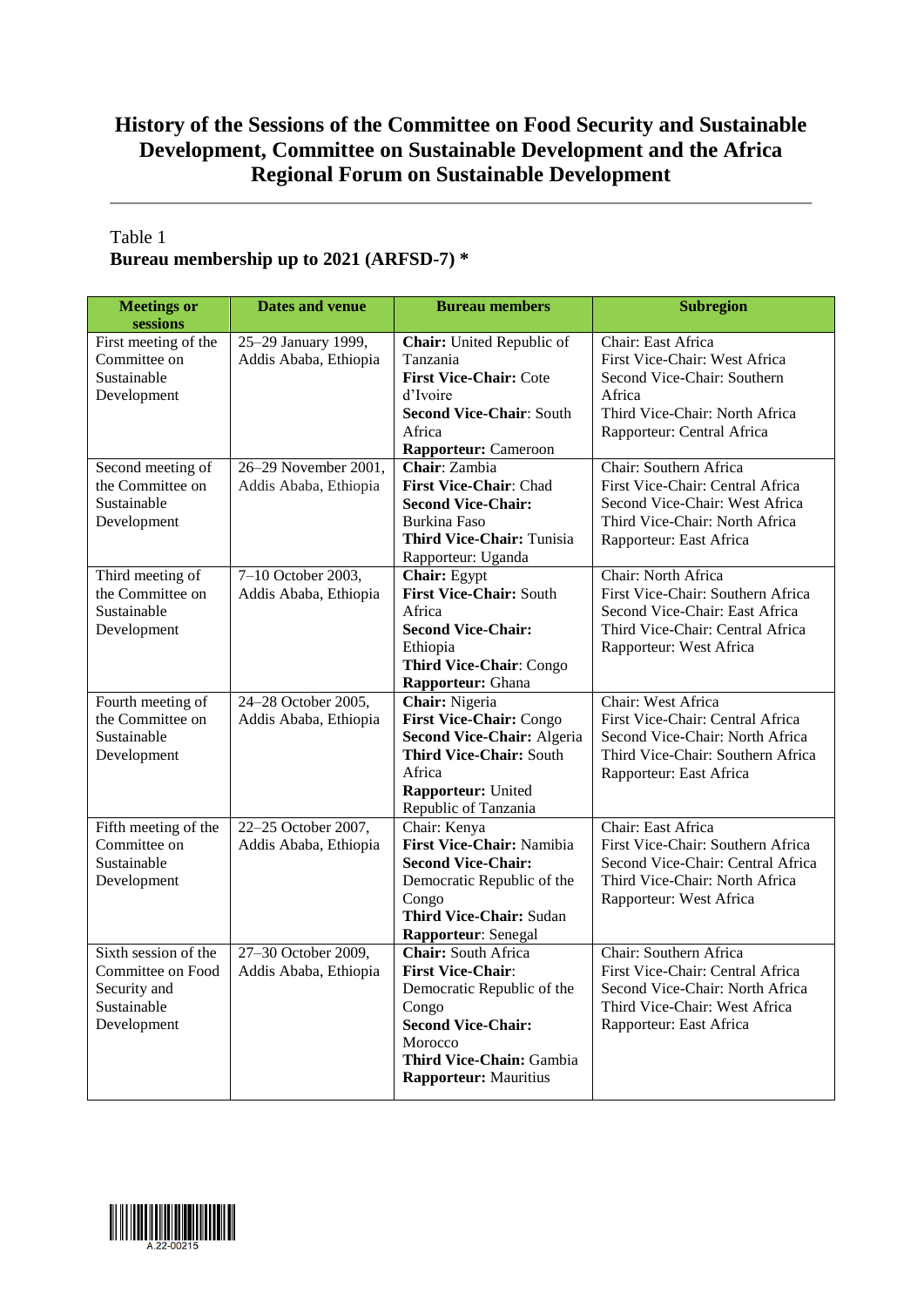| <b>Meetings or sessions</b>                                                                                                                                  | <b>Dates and venue</b>                                | <b>Bureau members</b>                                                                                                                                                         | <b>Subregion</b>                                                                                                                                             |
|--------------------------------------------------------------------------------------------------------------------------------------------------------------|-------------------------------------------------------|-------------------------------------------------------------------------------------------------------------------------------------------------------------------------------|--------------------------------------------------------------------------------------------------------------------------------------------------------------|
| Seventh session of<br>the Committee on<br>Food Security and<br>Sustainable<br>Development                                                                    | 20-23 October 2011,<br>Addis Ababa, Ethiopia          | Chair: Republic of Congo<br>First Vice-Chair: Somalia<br><b>Second Vice-Chair:</b><br>Botswana<br><b>Third Vice-Chair: Benin</b><br>Rapporteur: Sudan                         | Chair: Central Africa<br>First Vice-Chair: East Africa<br>Second Vice-Chair: Southern<br>Africa<br>Third Vice-Chair: West Africa<br>Rapporteur: North Africa |
| Eighth session of the<br>Committee on Food<br>Security and<br>Sustainable<br>Development                                                                     | 19-21 November 2012,<br>Addis Ababa, Ethiopia         | Chair: The Congo<br><b>First Vice-Chair: Egypt</b><br><b>Second Vice-Chair: Liberia</b><br>Third Vice-Chair: Uganda<br>Rapporteur: Malawi                                     | Chair: Central Africa<br>First Vice-Chair: North Africa<br>Second Vice-Chair: West Africa<br>Third Vice-Chair: East Africa<br>Rapporteur: Southern Africa    |
| Ninth session of the<br>Committee on<br>Sustainable<br>Development and the<br>first session of the<br>Africa Regional<br>Forum on Sustainable<br>Development | 16-18 June 2015,<br>Addis Ababa, Ethiopia             | <b>Chair:</b> Senegal<br><b>First Vice-Chair: Sudan</b><br><b>Second Vice-Chair: Gabon</b><br>Third Vice-Chair: Kenya<br>Rapporteur: Malawi                                   | Chair: West Africa<br>First Vice-Chair: North Africa<br>Second Vice-Chair: Central Africa<br>Third Vice-Chair: East Africa<br>Rapporteur: Southern Africa    |
| Second session of the<br>Africa Regional<br>Forum on Sustainable<br>Development                                                                              | 17-19 May 2016,<br>Cairo, Egypt                       | Chair: Egypt<br>First Vice-Chair: Liberia<br><b>Second Vice-Chair: South</b><br>Sudan<br><b>Third Vice-Chair: Zambia</b><br>Rapporteur: Burundi                               | Chair: North Africa<br>First Vice-Chair: West Africa<br>Second Vice-Chair: East Africa<br>Third Vice-Chair: Southern Africa<br>Rapporteur: Central Africa    |
| Third session of the<br>Africa Regional<br>Forum on Sustainable<br>Development                                                                               | 17-19 May 2017,<br>Addis Ababa,<br>Ethiopia           | Chair: Togo<br><b>First Vice-Chair:</b><br>Seychelles<br>Second Vice-Chair:<br>Zimbabwe<br>Third Vice-Chair: Congo<br>Rapporteur: Algeria                                     | Chair: West Africa<br>First Vice-Chair: East Africa<br>Second Vice-Chair: Southern<br>Africa<br>Third Vice-Chair: Central Africa<br>Rapporteur: North Africa |
| Fourth session of<br>Africa Regional<br>Forum on Sustainable<br>Development                                                                                  | 2-4 May 2018, Dakar,<br>Senegal                       | Chair: Senegal<br><b>First Vice-Chair: Lesotho</b><br><b>Second Vice-Chair:</b><br>Cameroon<br>Third Vice-Chair:<br>Mauritania<br>Rapporteur: Uganda                          | Chair: West Africa<br>First Vice-Chair: Southern Africa<br>Second Vice-Chair: Central Africa<br>Third Vice-Chair: North Africa<br>Rapporteur: East Africa    |
| Fifth Session of the<br>Africa Regional<br>Forum on Sustainable<br>Development                                                                               | $16 - 18$<br>April<br>201,<br>Marrakech, Morocco      | Chair - Morocco<br>First Vice-Chair - Angola<br>Second Vice-Chair - Chad<br>Third Vice-Chair - Uganda<br>Rapporteur - Guinea                                                  | Chair: North Africa<br>First Vice-Chair: Southern Africa<br>Second Vice-Chair: Central Africa<br>Third Vice-Chair: East Africa<br>Rapporteur: West Africa    |
| Sixth Session of the<br>Africa Regional<br>Forum on Sustainable<br>Development                                                                               | 24-27 February 2020,<br>Victoria<br>Falls<br>Zimbabwe | Chair: Zimbabwe<br><b>First Vice-Chair:</b><br>Democratic Republic of<br>the Congo<br><b>Second Vice-Chair:</b><br>Uganda<br>Third Vice-Chair: Liberia<br>Rapporteur: Morocco | Chair: Southern Africa<br>First Vice-Chair: Central Africa<br>Second Vice-Chair: East Africa<br>Third Vice-Chair: West Africa<br>Rapporteur: North Africa    |
| Seventh Session of<br>the Africa Regional<br>Forum on Sustainable<br>Development                                                                             | 1-4 March 2021,<br>Brazzaville, Congo                 | Chair: Congo Republic<br>First Vice-Chair: Kenya<br><b>Second Vice-Chair: Niger</b><br>Third Vice-Chair: Algeria<br>Rapporteur: Zimbabwe                                      | Chair: Central Africa<br>First Vice-Chair: East Africa<br>Second Vice-Chair: West Africa<br>Third Vice-Chair: North Africa<br>Rapporteur: Southern Africa    |

\*North Africa is assumed to be Third Vice-Chair in 1999.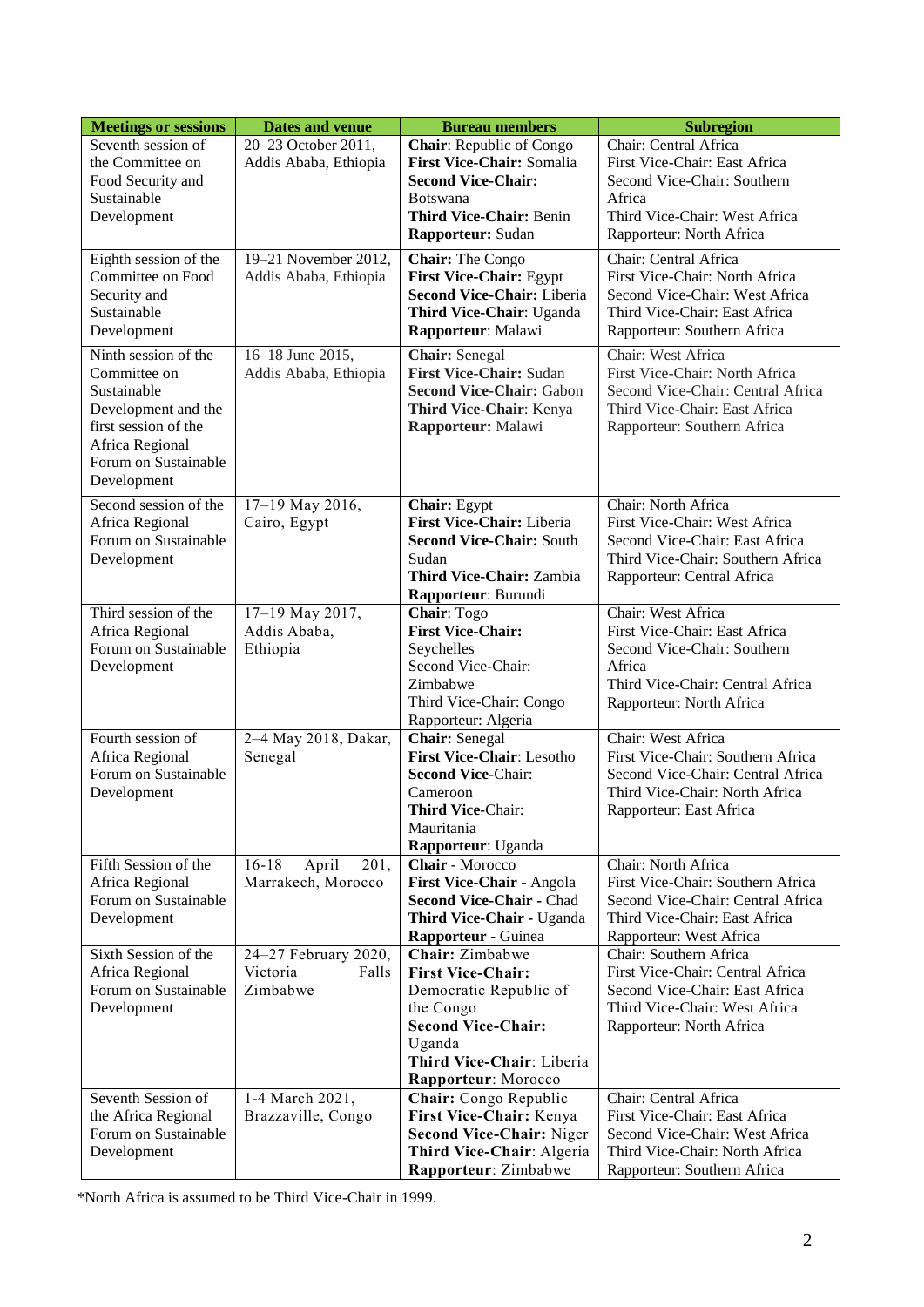## Table 2 **Frequency of representation of subregions in the bureau up to 2021**

| <b>Position in the Bureau</b> | <b>Frequency of tenure by subregion</b> |                             |                               |                                  |                             |              |
|-------------------------------|-----------------------------------------|-----------------------------|-------------------------------|----------------------------------|-----------------------------|--------------|
|                               | <b>Central</b><br>Africa                | East<br><b>Africa</b>       | <b>North</b><br><b>Africa</b> | <b>Southern</b><br><b>Africa</b> | West<br><b>Africa</b>       | <b>Total</b> |
| Chair                         | 3                                       | $\overline{2}$              | 3                             | 3                                | $\overline{4}$              | 15           |
| First Vice-Chair              | 3                                       | $\overline{4}$              | $\overline{2}$                | $\overline{4}$                   | $\mathcal{D}_{\mathcal{L}}$ | 15           |
| Second Vice-Chair             | 3                                       | $\overline{4}$              | $\mathfrak{D}$                | 3                                | $\mathcal{F}$               | 15           |
| Third Vice-Chair*             | 3                                       | $\mathcal{D}_{\mathcal{L}}$ | 5                             | $\mathcal{D}_{\mathcal{L}}$      | $\mathcal{F}$               | 15           |
| Rapporteur                    |                                         | $\overline{4}$              | 3                             | $\overline{4}$                   | $\mathcal{R}$               | 15           |
| Total                         | 13                                      | 16                          | 15                            | 16                               | 15                          | 75           |

*Note*:

\*There is no record of the Third Vice-Chair for the first meeting of the Committee on Sustainable Development. Accordingly, it is assumed that a country from North Africa held the post based on the symmetrical historical distribution of subregions in the composition of the Bureau.

Table 3

### **Frequency of representation of Member States in the bureau up to 2021**

| <b>Subregion</b>                 | <b>Country</b>                    | <b>Chair</b>   | <b>First</b><br><b>Vice-Chair</b> | <b>Second</b><br><b>Vice-Chair</b> | <b>Third</b><br>Vice-Chair* | <b>Rapporteur</b> | <b>Total</b>            |
|----------------------------------|-----------------------------------|----------------|-----------------------------------|------------------------------------|-----------------------------|-------------------|-------------------------|
| <b>North</b><br><b>Africa</b>    | Algeria                           |                |                                   | 1                                  | 1                           | $\mathbf{1}$      | $\mathbf{3}$            |
|                                  | Egypt                             | $\overline{2}$ | $\mathbf{1}$                      |                                    |                             |                   | $\overline{\mathbf{3}}$ |
|                                  | Libya                             |                |                                   |                                    |                             |                   | $\boldsymbol{0}$        |
|                                  | Mauritania                        |                |                                   |                                    | $\mathbf 1$                 |                   | $\mathbf{1}$            |
|                                  | Morocco                           | $\mathbf{1}$   |                                   | 1                                  |                             |                   | 3                       |
|                                  | Sudan                             |                | $\mathbf{1}$                      |                                    | 1                           |                   | 3                       |
|                                  | Tunisia                           |                |                                   |                                    | $\mathbf{1}$                |                   | $\mathbf{1}$            |
|                                  | <b>Burundi</b>                    |                |                                   |                                    |                             | $\mathbf{1}$      | $\mathbf{1}$            |
|                                  | Comoros                           |                |                                   |                                    |                             |                   | $\mathbf{0}$            |
|                                  | Djibouti                          |                |                                   |                                    |                             |                   | $\bf{0}$                |
|                                  | Ethiopia                          |                |                                   | $\mathbf{1}$                       |                             |                   | $\mathbf{1}$            |
|                                  | Eritrea                           |                |                                   |                                    |                             |                   | $\boldsymbol{0}$        |
|                                  | Kenya                             | $\mathbf{1}$   | $\mathbf{1}$                      |                                    | $\mathbf{1}$                |                   | $\overline{\mathbf{3}}$ |
| <b>East</b>                      | Madagascar                        |                |                                   |                                    |                             |                   | $\bf{0}$                |
| <b>Africa</b>                    | Rwanda                            |                |                                   |                                    |                             |                   | $\bf{0}$                |
|                                  | Seychelles                        |                | $\mathbf{1}$                      |                                    |                             |                   | $\mathbf{1}$            |
|                                  | Somalia                           |                | $\mathbf{1}$                      |                                    |                             |                   | 1                       |
|                                  | South Sudan                       |                |                                   | $\mathbf{1}$                       |                             |                   | $\mathbf{1}$            |
|                                  | United<br>Republic of<br>Tanzania | $\mathbf{1}$   |                                   |                                    |                             | $\mathbf{1}$      | $\overline{2}$          |
|                                  | Uganda                            |                |                                   | $\mathbf{1}$                       | $\overline{2}$              | $\overline{2}$    | 5                       |
|                                  | Angola                            |                | $\mathbf{1}$                      |                                    |                             |                   | $\mathbf{1}$            |
| <b>Southern</b><br><b>Africa</b> | Botswana                          |                |                                   | $\mathbf{1}$                       |                             |                   | $\mathbf{1}$            |
|                                  | Lesotho                           |                | $\mathbf{1}$                      |                                    |                             |                   | $\mathbf{1}$            |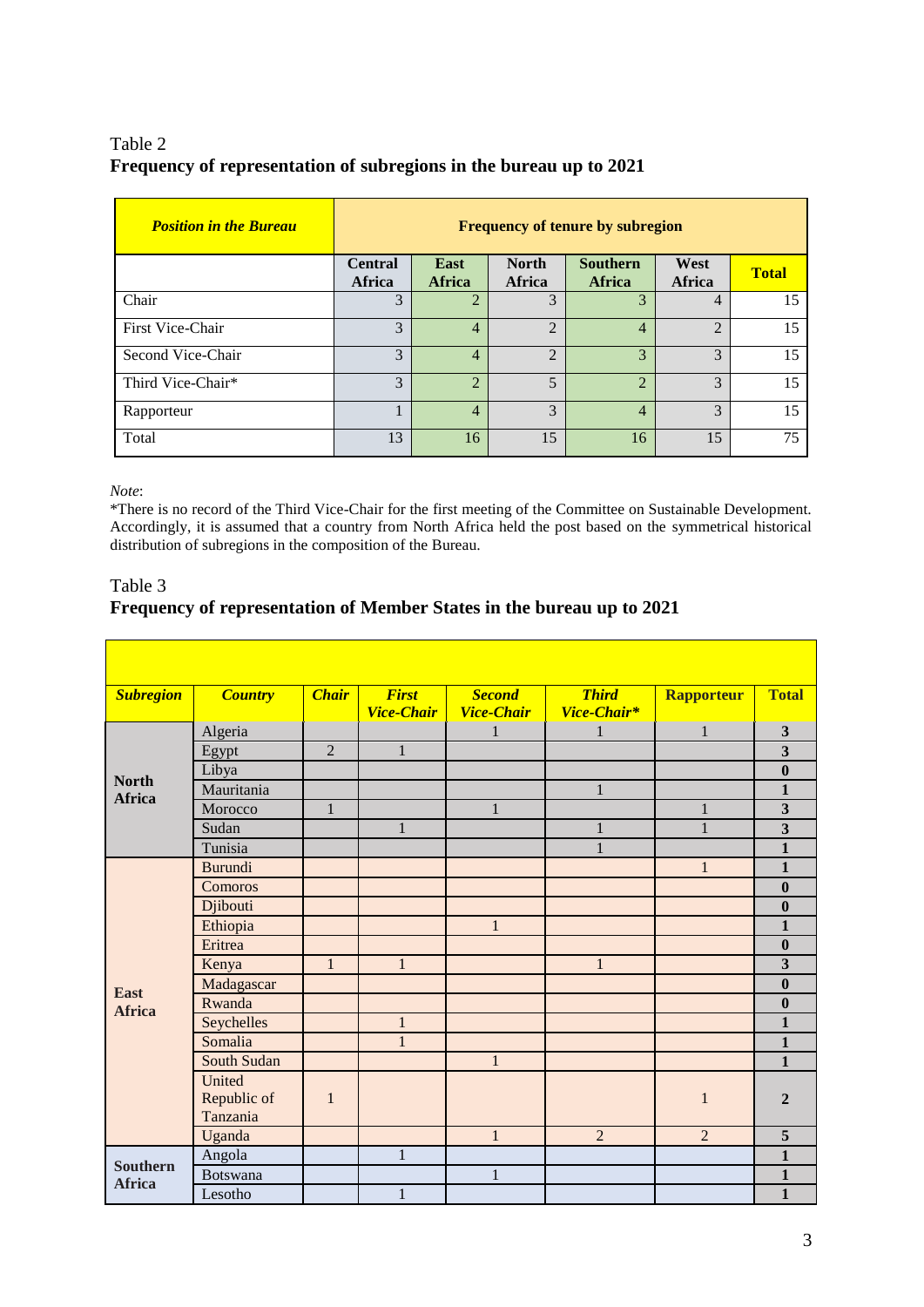|                | Malawi              |                 |                |              |                | $\overline{2}$ | $\boldsymbol{2}$        |
|----------------|---------------------|-----------------|----------------|--------------|----------------|----------------|-------------------------|
|                | Mauritius           |                 |                |              |                | $\mathbf{1}$   | $\overline{1}$          |
|                | Mozambique          |                 |                |              |                |                | $\bf{0}$                |
|                | Namibia             |                 | $\mathbf{1}$   |              |                |                | $\mathbf{1}$            |
|                | South Africa        | $\mathbf{1}$    | $\mathbf{1}$   | $\,1$        | $\mathbf{1}$   |                | $\overline{\mathbf{4}}$ |
|                | Eswatini            |                 |                |              |                |                | $\boldsymbol{0}$        |
|                | Zambia              | $\mathbf{1}$    |                |              | $\mathbf{1}$   |                | $\overline{2}$          |
|                | Zimbabwe            | $\mathbf{1}$    |                | $\mathbf 1$  |                | $\,1$          | $\overline{\mathbf{3}}$ |
|                | Cameroon            |                 |                | $\mathbf{1}$ |                | $\mathbf{1}$   | $\overline{2}$          |
|                | Chad                |                 | $\mathbf{1}$   | $\,1$        |                |                | $\overline{2}$          |
|                | Central             |                 |                |              |                |                |                         |
|                | African             |                 |                |              |                |                | $\bf{0}$                |
|                | Republic            |                 |                |              |                |                |                         |
|                | Congo               | $\overline{3}$  | $\overline{1}$ |              | $\overline{2}$ |                | 6                       |
| <b>Central</b> | Democratic          |                 |                |              |                |                |                         |
| <b>Africa</b>  | Republic of         |                 | $\overline{2}$ | $\mathbf{1}$ |                |                | $\mathbf{3}$            |
|                | the Congo           |                 |                |              |                |                |                         |
|                | Equatorial          |                 |                |              |                |                | $\bf{0}$                |
|                | Guinea              |                 |                |              |                |                |                         |
|                | Gabon               |                 |                | $\,1$        |                |                | $\mathbf{1}$            |
|                | Sao Tome and        |                 |                |              |                |                | $\boldsymbol{0}$        |
|                | Principe            |                 |                |              |                |                |                         |
|                | <b>Benin</b>        |                 |                |              | $\mathbf 1$    |                | $\mathbf{1}$            |
|                | <b>Burkina Faso</b> |                 |                | $\mathbf{1}$ |                |                | $\mathbf{1}$            |
|                | Cabo Verde          |                 |                |              |                |                | $\boldsymbol{0}$        |
|                | Côte d'Ivoire       |                 | $\mathbf{1}$   |              |                |                | $\mathbf{1}$            |
|                | Gambia              |                 |                |              | $\mathbf{1}$   |                | $\mathbf{1}$            |
|                | Ghana               |                 |                |              |                | $\mathbf{1}$   | $\mathbf{1}$            |
| West           | Guinea              |                 |                |              |                | $\overline{1}$ | $\overline{1}$          |
| <b>Africa</b>  | Guinea-Bissau       |                 |                |              |                |                | $\boldsymbol{0}$        |
|                | Liberia             |                 | $\mathbf{1}$   | $\mathbf{1}$ | $\mathbf{1}$   |                | $\overline{\mathbf{3}}$ |
|                | Mali                |                 |                |              |                |                | $\bf{0}$                |
|                | Niger               |                 |                | $\mathbf{1}$ |                |                | $\mathbf{1}$            |
|                | Nigeria             | $\mathbf{1}$    |                |              |                |                | $\overline{\mathbf{1}}$ |
|                | Senegal             | $\overline{2}$  |                |              |                | $\mathbf{1}$   | $\overline{\mathbf{3}}$ |
|                | Sierra Leone        |                 |                |              |                |                | $\bf{0}$                |
|                | Togo                | $\mathbf{1}$    |                |              |                |                | $\mathbf{1}$            |
|                | <b>Total</b>        | $\overline{15}$ | 15             | 15           | 14             | 15             | 74                      |